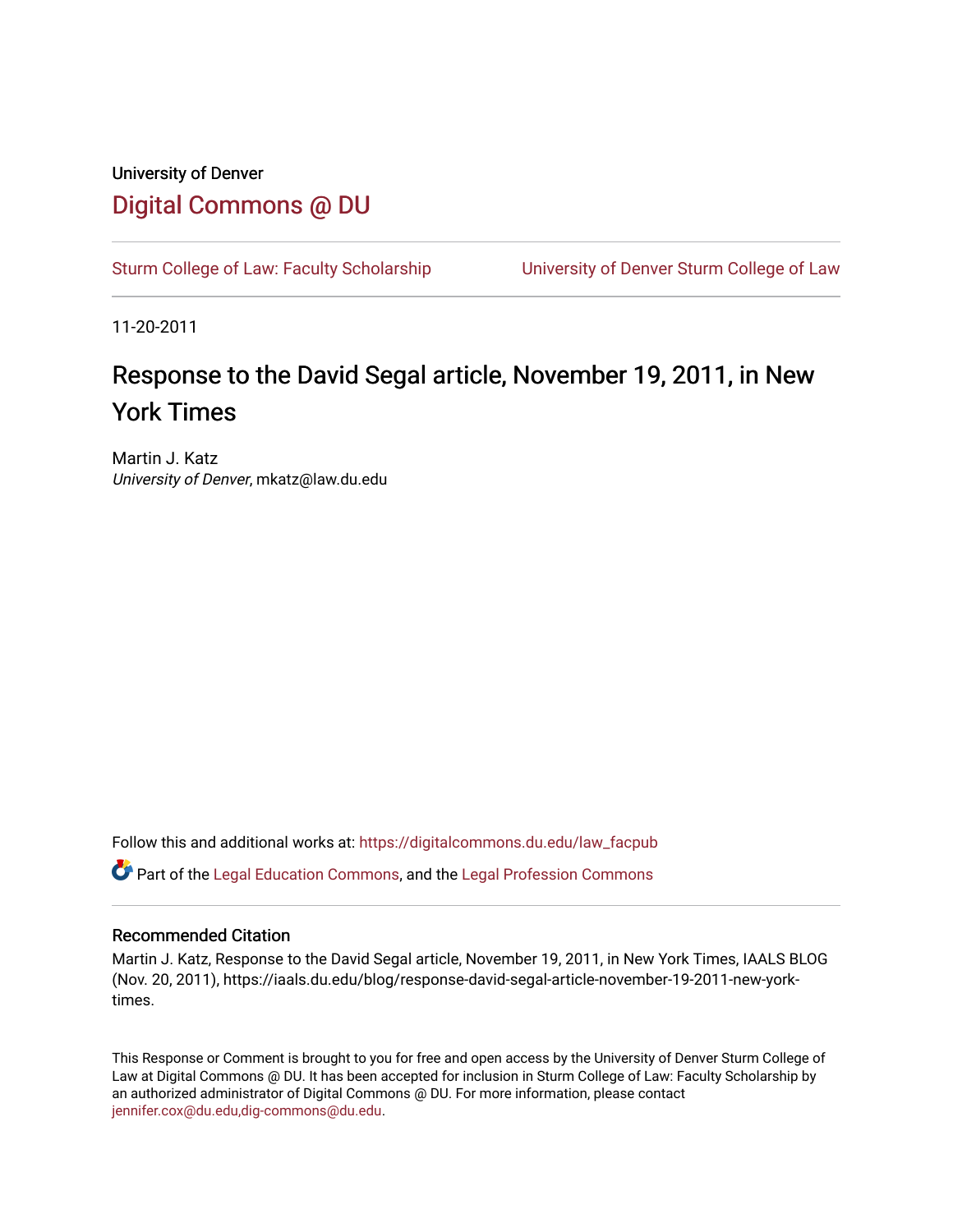#### Response to the David Segal article, November 19, 2011, in New York Times

#### Publication Statement

Copyright is held by the author. User is responsible for all copyright compliance.

This response or comment is available at Digital Commons @ DU: [https://digitalcommons.du.edu/law\\_facpub/161](https://digitalcommons.du.edu/law_facpub/161)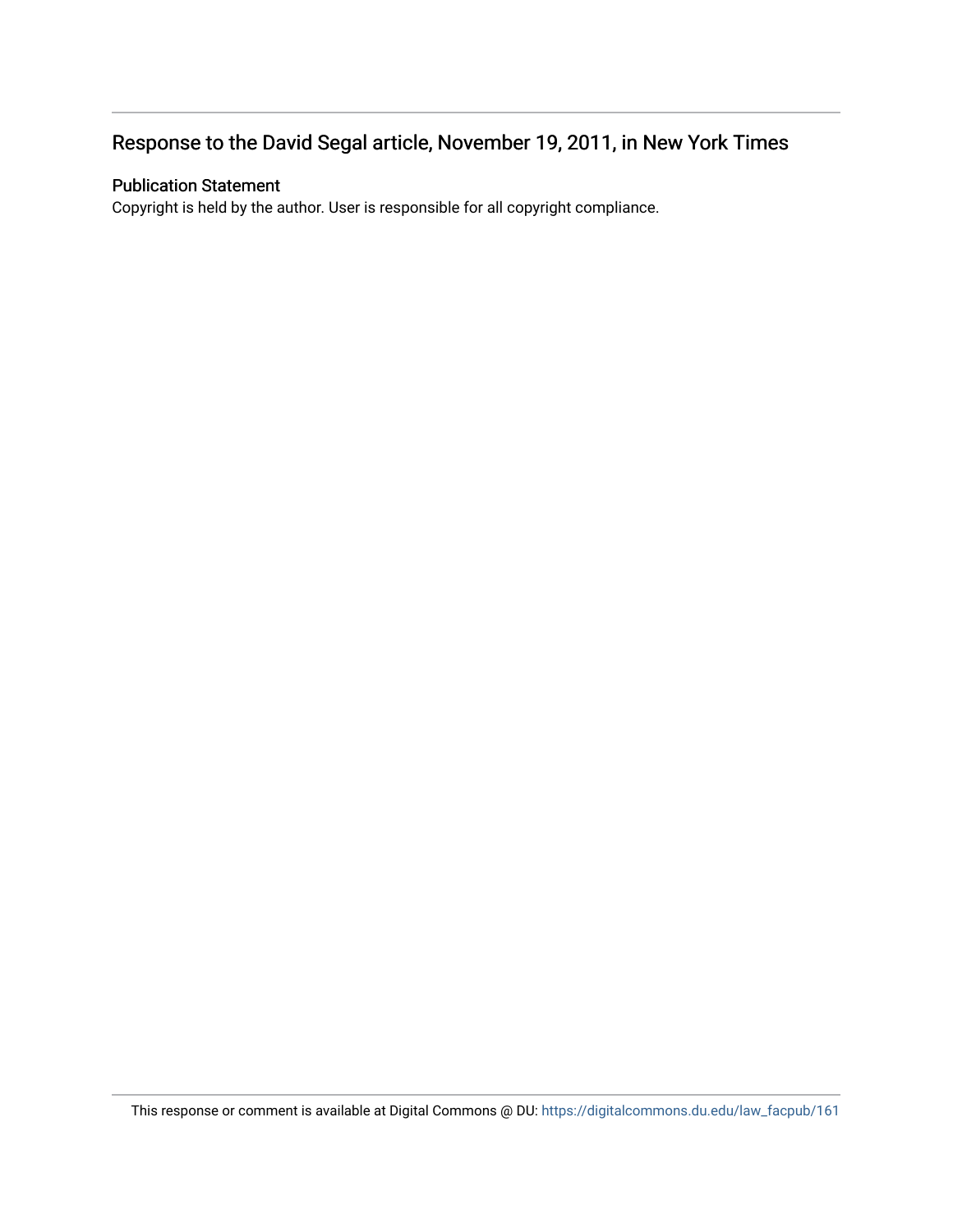| University of Denver |                               |              |           |
|----------------------|-------------------------------|--------------|-----------|
|                      |                               |              |           |
|                      | Category<br>- Any -           | $\checkmark$ |           |
| <b>BLOG</b>          | <b>Search Blog</b>            |              | Subscribe |
|                      | <b>Search</b><br><b>Reset</b> |              |           |

# **Response to the David Segal article, November 19, 2011, in New York Times**

#### **[Bill Sullivan](https://iaals.du.edu/profile/bill-sullivan)**

#### **[Rebecca Love Kourlis](https://iaals.du.edu/profile/rebecca-love-kourlis)**

Founding Executive Director

#### **[Martin Katz](https://iaals.du.edu/profile/martin-katz)**

Professor and Former Dean, University of Denver Sturm College of Law

#### **November 20, 2011**

As [David Segal's November 19 article a](http://www.nytimes.com/2011/11/20/business/after-law-school-associates-learn-to-be-lawyers.html?pagewanted=1&_r=2)ccurately reflects, the legal market is changing. Clients are no longer willing to foot the bill for young lawyers' training, and thus law �rms are increasingly looking to the law schools to produce practice-ready graduates.

The good news is that there are clear solutions to the problem, and they are already in motion. A report published in 2007 by the Carnegie Foundation entitled ["Educating](http://educatingtomorrowslawyers.du.edu/about-etl/carnegie-recommendations/)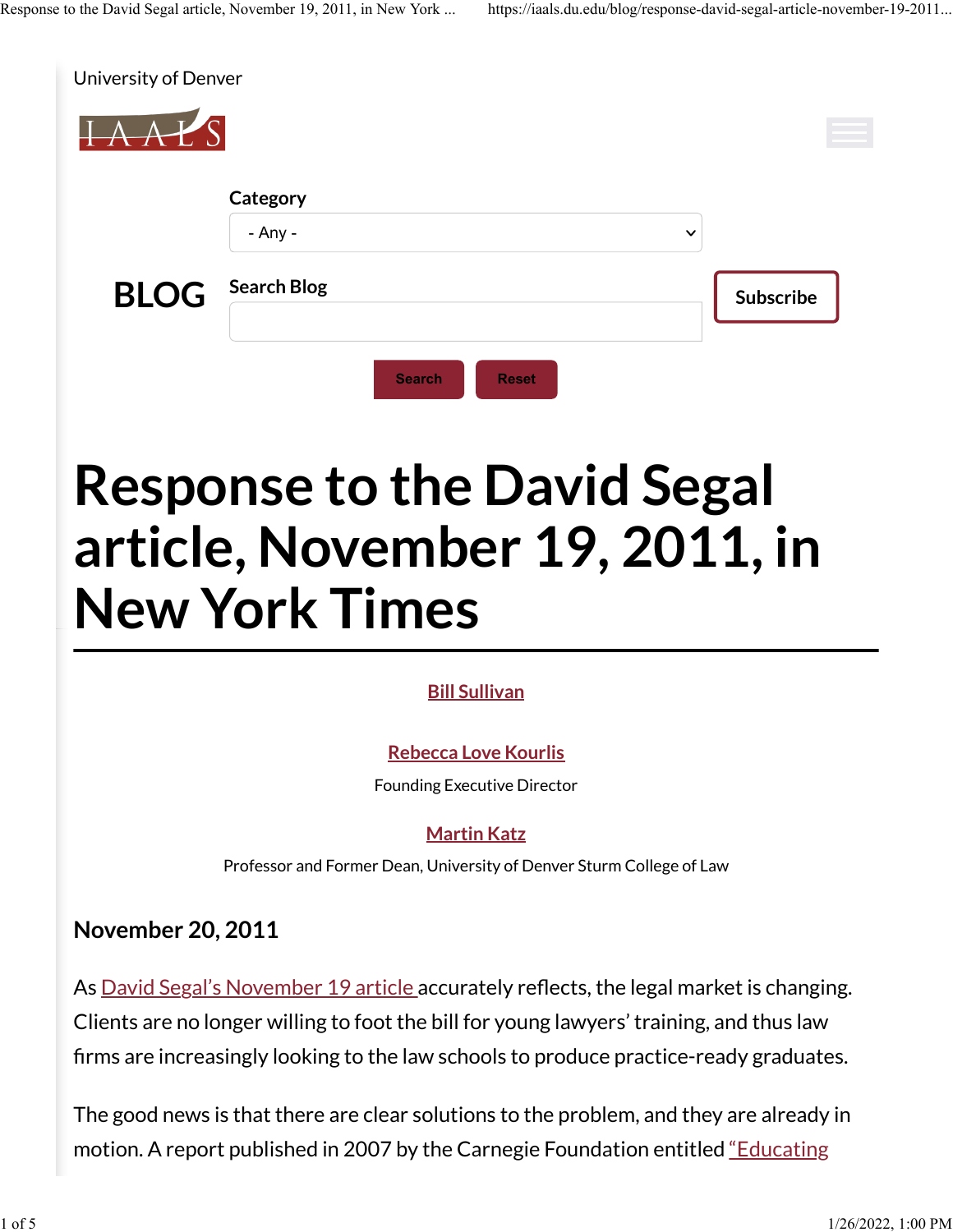[Lawyers"](http://educatingtomorrowslawyers.du.edu/about-etl/carnegie-recommendations/) identified precisely the problem described in Mr. Segal's article and suggested that law schools should address it by developing courses that educate law students on three levels: knowledge, practice and professional identity. By providing experiential learning opportunities that combine these three values, law schools can produce practice-ready graduates, who are able to provide value to clients the day they leave law school.

"Educating Lawyers" hit a nerve and is now gaining traction at a number of law schools. We now know, based on a survey in the summer of 2011, that many law schools are taking steps to implement the recommendations of the Carnegie Report. But law schools as a group have not taken this model as far as they can – and should.

For that reason, in August of 2011, IAALS (the Institute for the Advancement of the American Legal System) launched *Educating Tomorrow's Lawyers* (ETL) which takes the Carnegie model to the next level. Under the leadership of William Sullivan (the lead author of "Educating Lawyers"), Rebecca Love Kourlis (Executive Director of IAALS), and Martin Katz (Dean of the Sturm College of Law at the University of Denver), ETL is creating a platform to showcase and support law professors who are developing innovative courses using the Carnegie model of integrated teaching.

The website features courses that hit all the bases: knowledge, practical skills and professional identity - with videos, course outcomes, syllabi, and testimonials. [Michael](http://educatingtomorrowslawyers.du.edu/course-portfolios/detail/michael-hunter-schwartz) Schwartz' fi[rst year Contracts course,](http://educatingtomorrowslawyers.du.edu/course-portfolios/detail/michael-hunter-schwartz) featured on the site, is absolutely about Contracts – and contracts: both in theory and in practice. [Roberto Corrada's Labor Relations](http://educatingtomorrowslawyers.du.edu/course-portfolios/detail/labor-relations-law) [course](http://educatingtomorrowslawyers.du.edu/course-portfolios/detail/labor-relations-law) allows students to unionize and negotiate with him about the terms of the course. These are just two examples of the [innovative courses](http://educatingtomorrowslawyers.du.edu/course-portfolios/) on the ETL site, and the list is expanding.

Twenty law schools are part of the  $ETL$  Consortium – and it is a broad and deep group. These schools are from all parts of the country and all parts of the *U.S. News* ranking continuum. All of them are dedicated to improving legal education along the lines of the Carnegie Report: producing graduates who are not merely ready to graduate from law school, but who are ready to provide value to clients. And the Consortium is growing.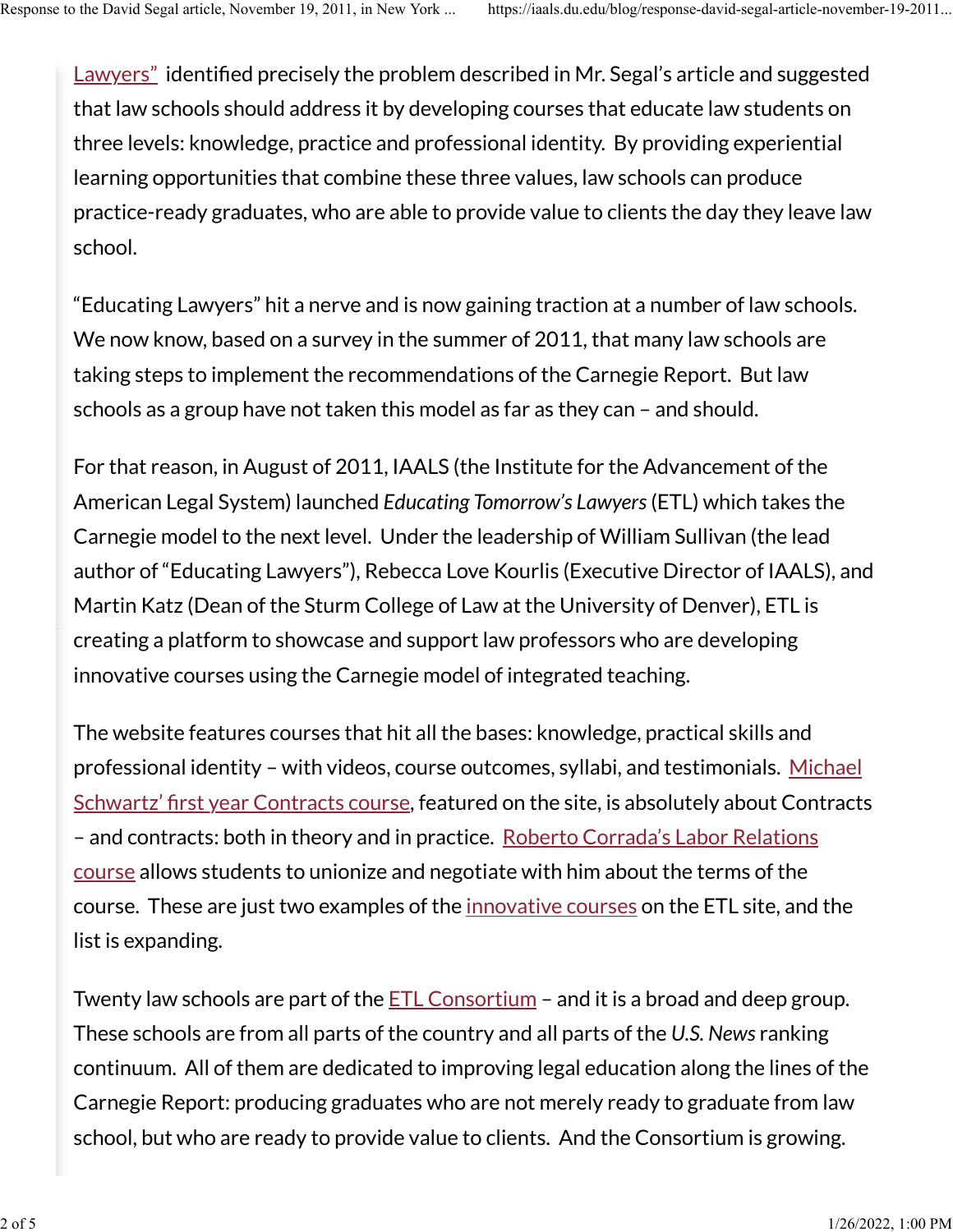With the advent of *Educating Tomorrow's Lawyers*, the movement now has a permanent home, a platform and a staff.

**[Expert Opinion](https://iaals.du.edu/tags/expert-opinion) [Informed Opinions](https://iaals.du.edu/tags/informed-opinions) [Martin Katz](https://iaals.du.edu/tags/martin-katz) [Rebecca Love Kourlis](https://iaals.du.edu/tags/rebecca-love-kourlis)** So, yes, there is a problem. But, there is a solution – which is gaining momentum across the country. It bodes well for the future of legal education at schools that follow this model – and for the future of the legal profession.

**ALSO ON IAALS BLOG**

| <b>Judges Shift to</b>         | <b>Advisory Committee</b>  | <b>Texas Judicial</b>      | Interr  |
|--------------------------------|----------------------------|----------------------------|---------|
| Videoconferencing              | Launched to                | Selection                  | Forur   |
| 2 years ago $\cdot$ 1 comment  | 2 years ago · 1 comment    | a year ago · 1 comment     | 2 years |
| Courts across the country      | IAALS is excited to        | In December 2020, the      | Online  |
| continue to exhibit incredible | announce the creation of a | <b>Texas Commission on</b> | platfor |
| flexibility in the             | new Advisory Committee     | Judicial Selection         | over ty |

| 0 Comments            |                                        | <b>IAALS Blog a</b> Disqus' Privacy Policy | Login $\sim$   |
|-----------------------|----------------------------------------|--------------------------------------------|----------------|
| $\heartsuit$ Favorite | $\blacktriangleright$ Tweet<br>f Share |                                            | Sort by Best - |
|                       | Start the discussion                   |                                            |                |
|                       | <b>LOG IN WITH</b>                     | OR SIGN UP WITH DISQUS (?)                 |                |
|                       | DODG                                   | Name                                       |                |
|                       |                                        |                                            |                |
|                       |                                        |                                            |                |
|                       |                                        | Be the first to comment.                   |                |

✉ **Subscribe** d **Add Disqus to your siteAdd DisqusAdd** ⚠ **Do Not Sell My Data**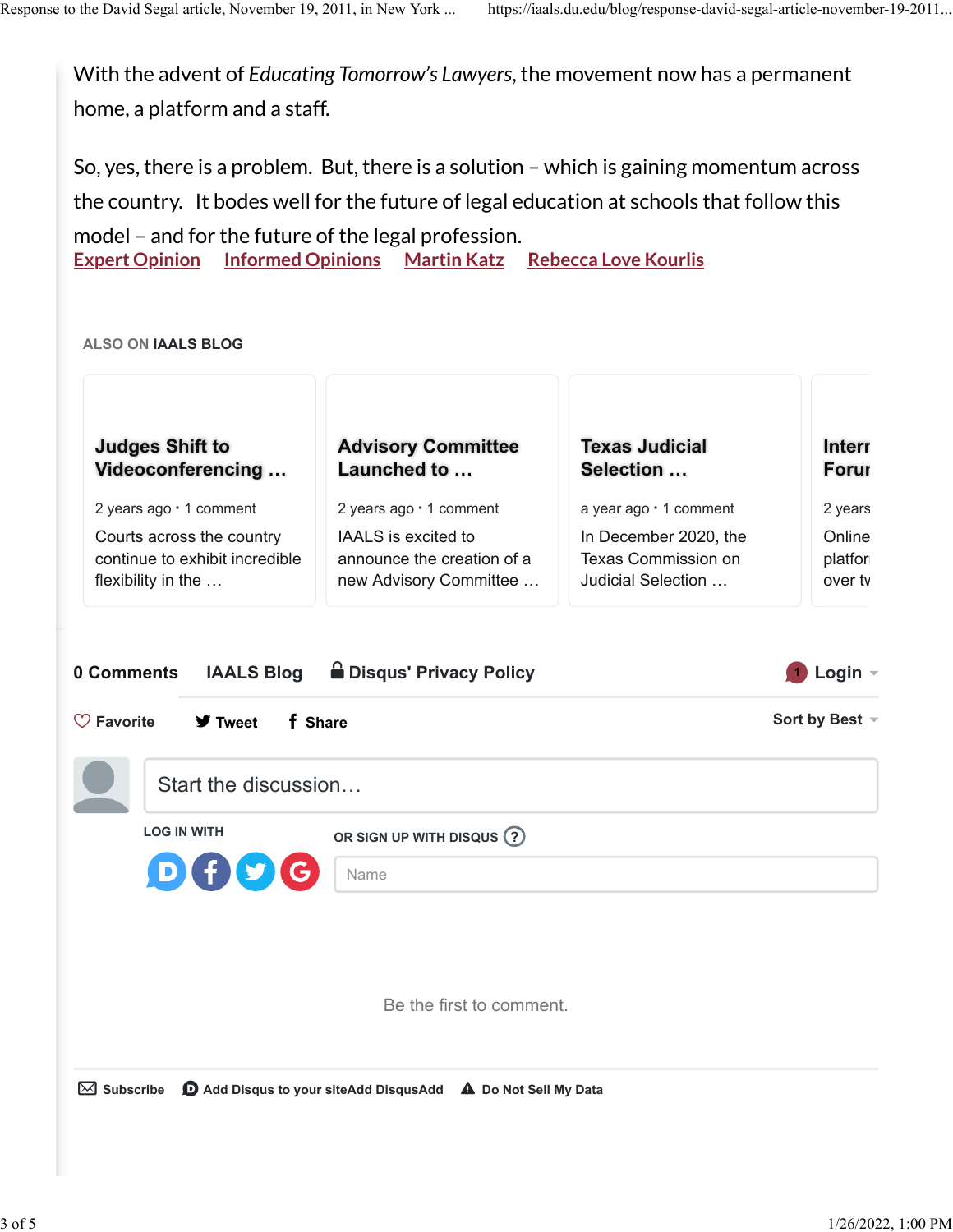**We hope you share our vision of a legal system that works for all people by being accessible, fair, reliable, ef�cient, and accountable. Please join the effort by making a gift today.**

**[Donate Now](https://access.du.edu/s/1150/interior2013/interior-2col.aspx?sid=1150&gid=1001&pgid=6515&cid=10514&dids=244)**